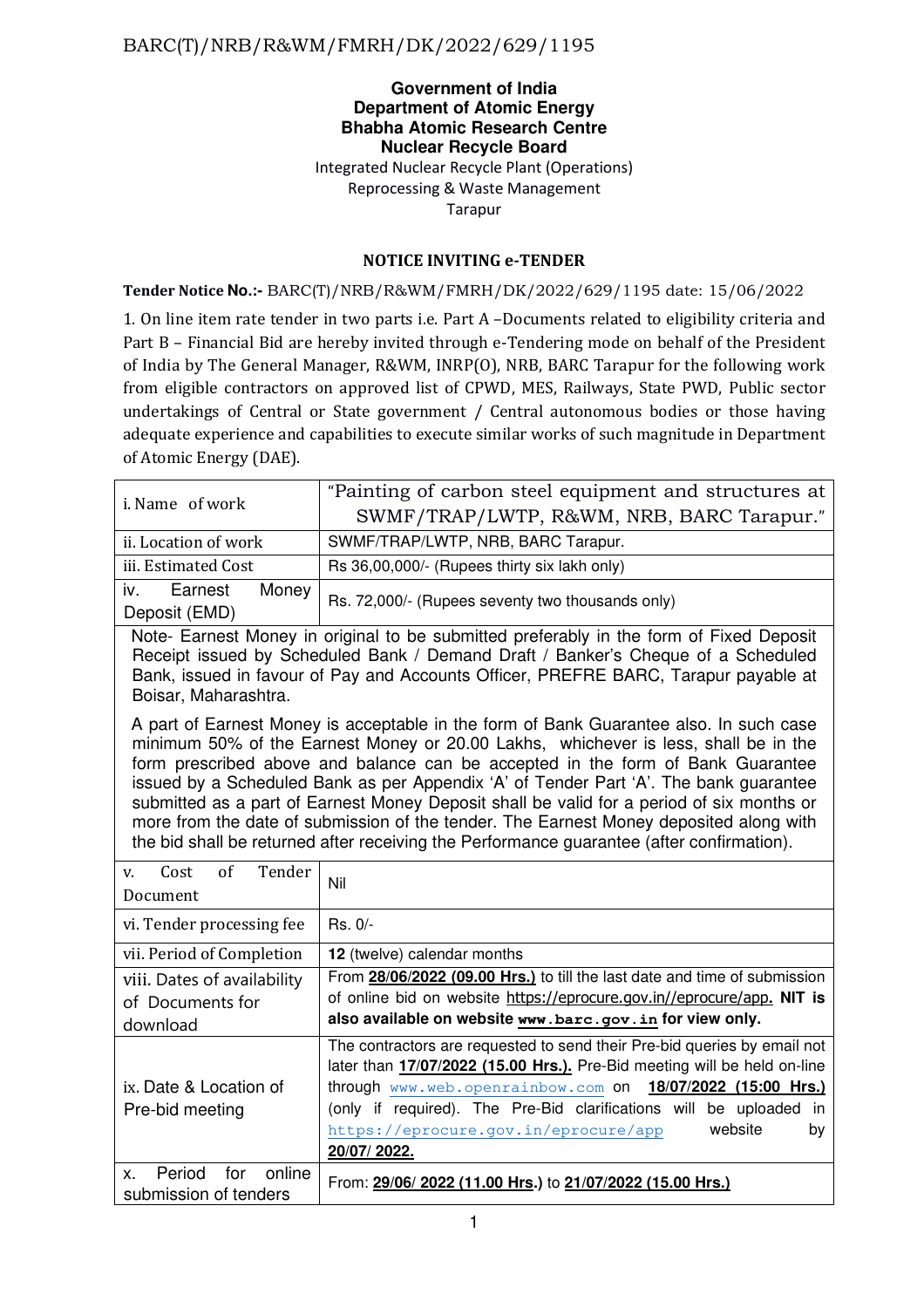| xi. Date and time of<br>online opening of Part A          | 22/07/2022 (15:00 Hrs) |    |                                                   |    |   |       |      |               |
|-----------------------------------------------------------|------------------------|----|---------------------------------------------------|----|---|-------|------|---------------|
| xii. Date of opening of<br>Part B of qualified<br>bidders | Will                   | be | notified<br>https://eprocure.gov.in/eprocure/app. | at | a | later | date | <sub>on</sub> |

### **Information, Eligibility Criteria, Conditions and Instructions: Information:**

2. Tender document is prepared in two parts viz. Part 'A' (Documents related to eligibility criteria) and Part 'B' (Financial Bid). Part 'A' consists of Documents related to eligibility criteria viz. Section I – Notice Inviting e – Tender (English & Hindi versions), Section II – Form of Agreement and General Rules and Directions for the guidance of bidders, Memorandum, Section III – General Conditions of Contract, Additional conditions, Section IV – Special Instructions to bidders, Section V – Technical Specifications, Section VI – List of Tender Drawings, Section VII – Proforma of Schedules. Part 'B' (Financial bid) consists of Schedule 'A' – Schedule of Quantities and Rates.

The bidders must have Class-III digital signature certificate. To participate in the tender, Prospective Bidders are required to Login in the Home page of the website https://eprocure.gov.in/eprocure/app with their **User ID / Password and Class III Digital Signature Certificate.** 

 Prospective Bidders are required to download the **excel format** Price Bid and fill the **excel document** and upload the same **without renaming** it. Please refer Help Manual for submission of Tender / contact Help Desk as per NIT.

Prospective bidder or his authorized representative shall bring photo identification like Passport, Voter's Identity Card, Driving License; PAN card for entry into BARC premises which is a restricted place. Prior intimation on phone or email shall have to be taken by the bidder so as to arrange entry to NRB, BARC, Tarapur.

 All the above documents will form part of Agreement after award of work to the successful bidder.

### **Initial Eligibility Criteria:**

- 3. The bidder should have the following:
	- (a) Registration in Appropriate Class of bidders, if any.
	- (b) Bank Solvency Certificate of a Scheduled Bank for a minimum of **Rs. 14,40,000/**  and should not be older than one year from the date of opening of tender.
	- (c) Average Annual Financial Turnover should be at least **Rs. 36,00,000/-,** during the immediate last three consecutive financial years ending **31stMarch 2021.** This should be duly audited by a registered Chartered Accountant (Scan copy of certificate from Chartered Accountant to be uploaded).Year in which no turnover is shown, would also be considered for working out the average.
	- (d) Should not have incurred any loss in more than two years during last five years ending **31st March 2021.** This should be duly certified and audited by registered Chartered Accountant.
	- (e) Carried out similar works during last 7 years.
	- (f) The bidder should own constructions equipment as per list required for the proper and timely execution of the work**.** Else, he should certify that he would be able to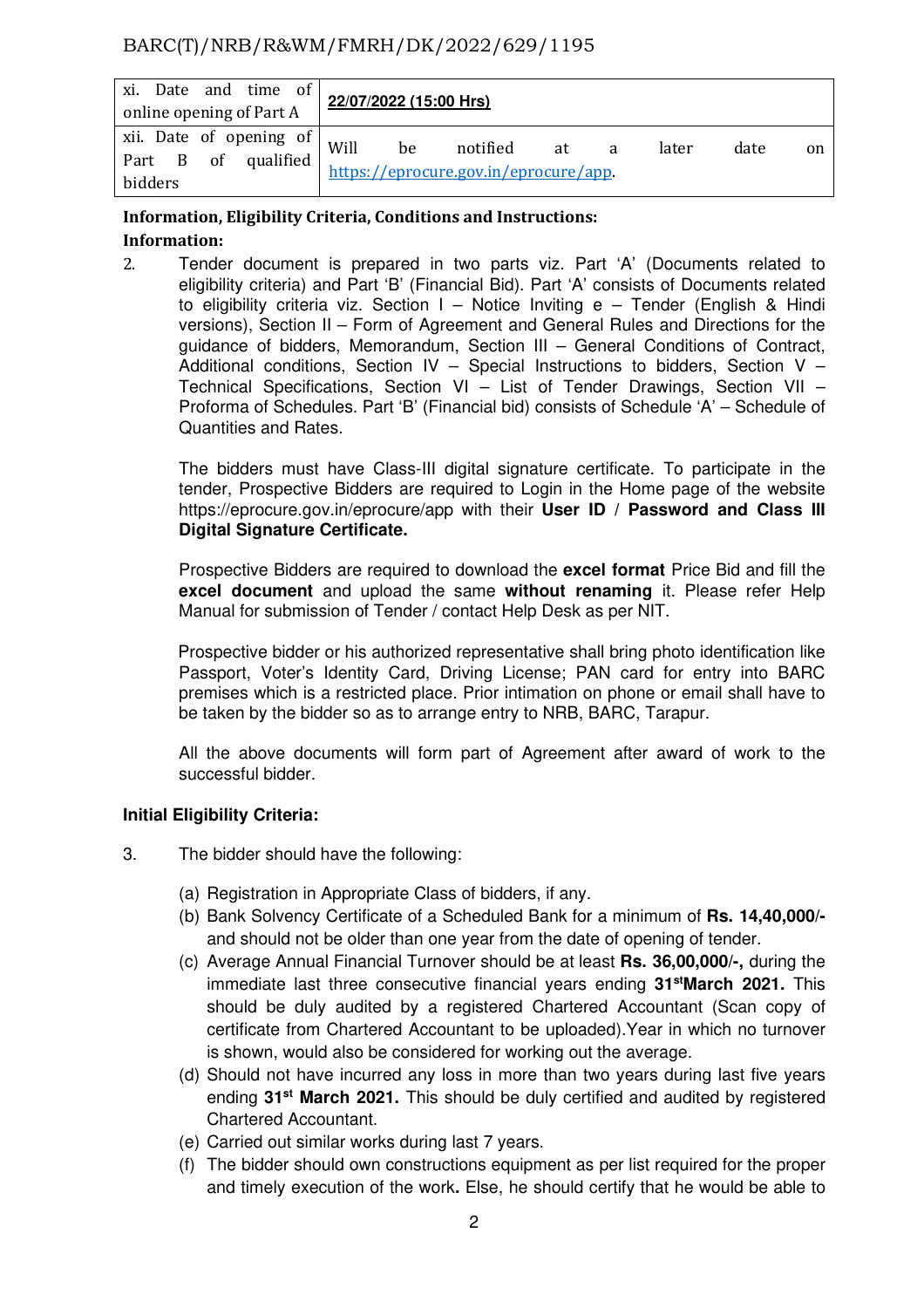manage the equipment by hiring etc. and submit the list of firms from whom he proposes to hire.

- (g) The bidder should have sufficient number of Technical and Administrative employees for the proper execution of the contract.
- (h) Copy of valid GST Registration Certificate.
- (i) Copy of Permanent Account Number (PAN) Card.
- (j) PF Registration Number.
- (k) TDS Certificate for proof of value of work executed for various clients.
- (l) Bidder shall furnish a declaration that he has not been debarred from tendering by any Govt. Department /Public Sector Enterprise in last 7 years. In case the bidder is debarred, they should declare the details of debarment and submit copy of the order of debarment. The competent authority will decide on qualification of the bidder based on the merits of the case.
- (m) Experience of having successfully and satisfactorily completed similar works in all respect (based on certification of performance as main contractor by client of the works) during last Seven (07) years ending the previous day of last date of submission of tender. Works in Joint Ventures shall not be considered.

(n) The bidder should be "Class-I Local Supplier" as defined in Public Procurement (Preference to Make in India), Order-2017, Order No. "P-45021/2/2017- B.E. –II, Revision, dated 16/09/2020 and as amended from time to time.

- 4. The bidder should have satisfactorily completed (based on certification of performance by client of the works)
	- i) **3 (Three)** similar works each of value not less than 40% (Rs.14,40,000/-) or,
	- ii) **2 (Two)** similar works each of value not less than 60% (Rs.21,60,000/-) or,
	- iii) **1 (One)** similar work of value at least 80% (Rs. 28,80,000/-).
	- iv) In case the estimated cost is more than 20 Crore, in addition to the above, one completed work of any nature (either part of above works or a separate one) costing not less than the amount equal to 40% of the estimated cost with some Central Government Department/State Government Department/Central Autonomous Body/State Autonomous Body/Central Public Sector undertaking/State Public Sector Undertaking/ City Development Authority/ Municipal Corporation of City formed under any Act by Central/State Gov. and published in Central/State Gazette.
- Note- Apart from above contractor should have working experience in radio-active area.

during the last 7 (Seven) years ending on the last day of the month previous to the one in which the tenders are invited and if the eligible similar works are not carried out in Central Government Department / State Government Department / Public Sector Undertaking of Central or State Governments / Central Autonomous Bodies, TDS certificates should be produced by bidder for the same.

- 5. For the purpose, 'cost of work' shall mean gross value of the completed work including the cost of materials supplied by the Govt./Client, but excluding those supplied free of cost. For the purpose of clause "**Similar Works" means "Epoxy painting on metallic surface and equipment"**. The similar works should be a work that is executed in India. The values of joint venture works are not accepted.
- 6. The value of executed works shall be brought to the current costing level by enhancing the actual value of work at simple rate of 7 % per annum, calculated from the date of completion to last date for Request for purchase / Download of Tender **Document**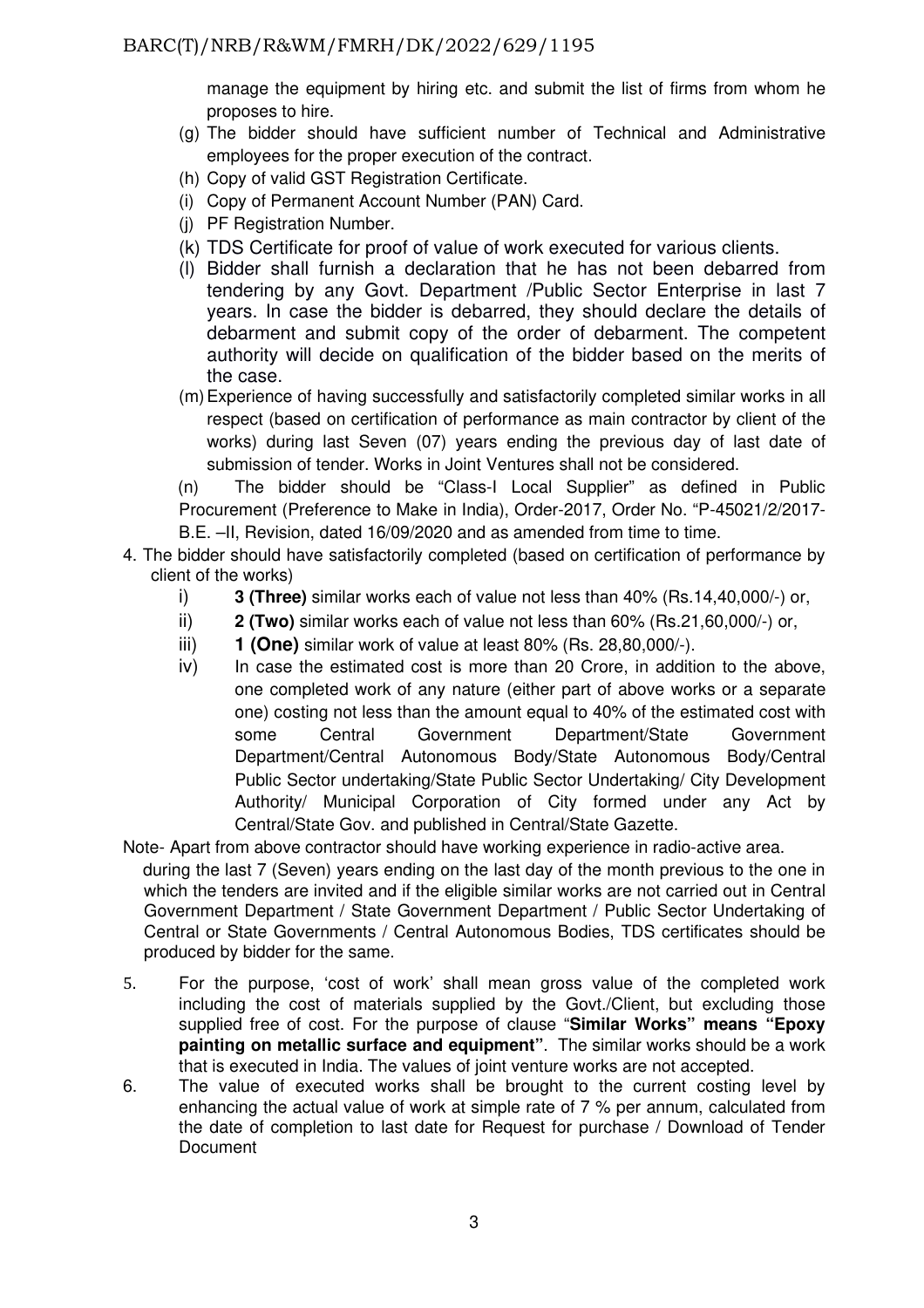7. The bidding capacity of the contractor applicable should be equal to or more than the estimated cost of the work put to tender. The bidding capacity shall be worked out the following formula:

### **Bidding Capacity = [ A x N x 2 ]- B**

Where,

- A = Maximum turnover in works executed in any one year during last five years taking into account the completed as well as works in progress. **The value of completed works shall be bought to current costing level by enhancing at a simple rate of 7% per annum.**
- $N =$  Number of years prescribed for completion of work for which bids have been invited.
- B= Value of existing commitments and on-going works to be completed during the period of completion of work for which bids have been invited.
- 8. Even though any bidder may satisfy the above requirements, he would be liable to disqualification, if:
	- (i) bidder has made misleading or false representation or deliberately suppressed the information in the forms, statements and enclosures required in the eligibility criteria document.
	- (ii) bidder has record of poor performance such as abandoning work, not properly completing the contract or financial failures/weaknesses etc.
	- (iii) bidder has involved in any malpractices or fraudulent activities with the purpose of getting an unfair advantage.
	- (iv) If any adverse input received against bidder from DAE Security.
- 9. Bidder should be a registered firm/company in India. Joint ventures and/or Consortiums are not acceptable.

### **Conditions:**

- 10. After opening of Part 'A' of tender Competent Authority may constitute an inspection team which may visit selected work sites of ongoing / completed works of the bidders to evaluate the capability of the bidders based on the following:
	- a) Financial capability and their turnover during the last 5 years.
	- b) Technical capabilities of the company in the light of subject work.
	- c) Nature of works executed by the bidder during last 7 years.
	- d) Organizational structure of the company.
	- e) Necessary Resource required by company to carry out the subject work.
	- f) Time & quality consciousness.
	- g) Tendency of the company with regard to making extraneous claims and disputes.
	- h) Site planning ability.
	- i) Tendency of the company to award the work on back to back / subletting.
	- j) Nature of debarment of the bidder (if any) by any government department/public sector enterprises

Evaluation of documents related to eligibility criteria: This will be done in line with Annexure-1 of Appendix-20 of CPWD Works Manual 2014 before opening the financial bid based on eligibility criteria referred in NIT.

Financial evaluation of bids: The date of opening of Financial Bid shall be conveyed to the bidders whose Part-A (Documents related to eligibility criteria) is found satisfactory to the department and Part-B (Financial Bid) of such bidders only shall be opened.

The estimated cost of work indicated is only approximate and the contractor shall workout the rates in detail.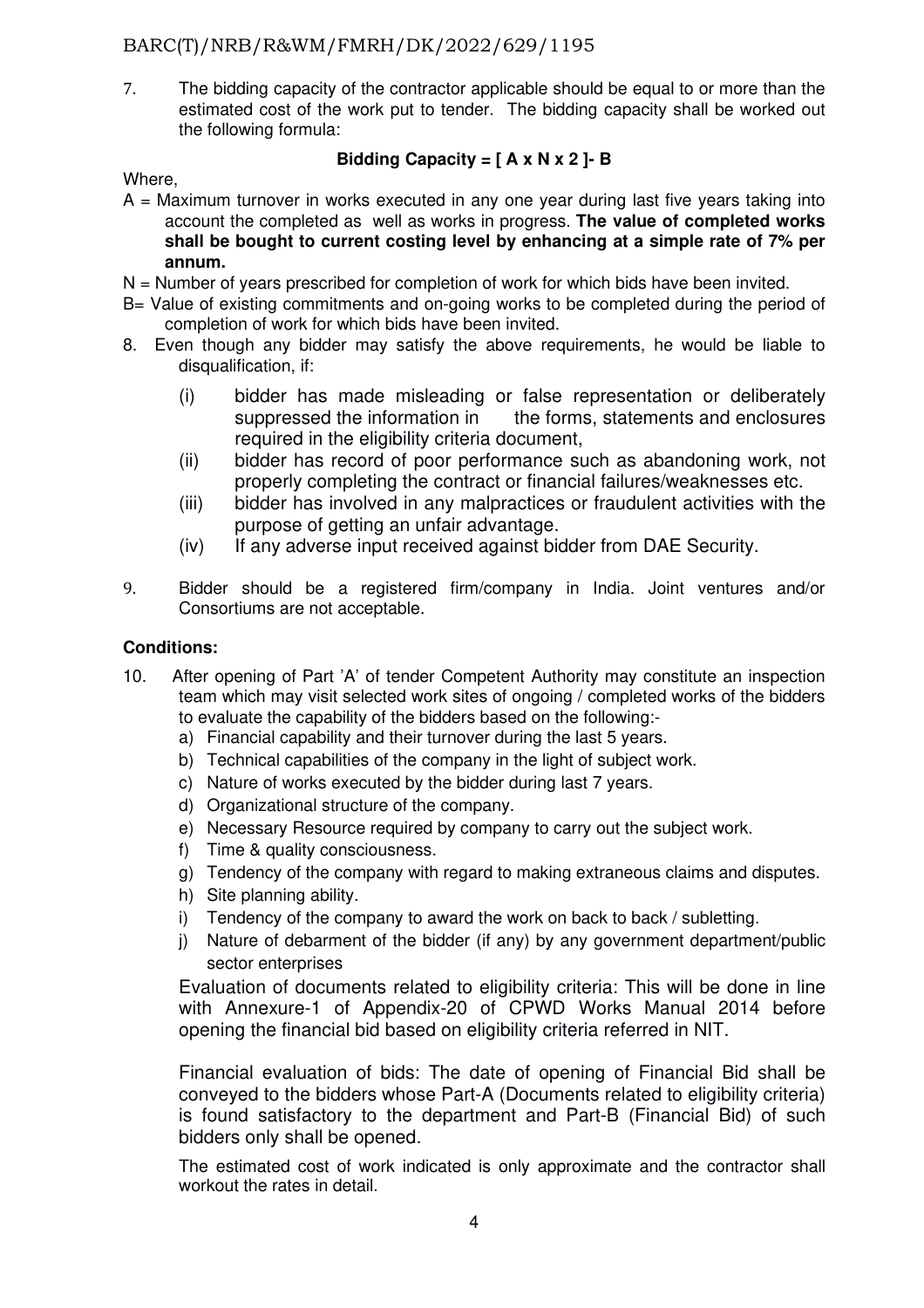11. The applicant should also produce an affidavit in original before opening of part-B in the following format on Rs.100 stamp paper attested by a Public Notary:

 "I/We undertake and confirm that eligible similar work(s) has/have not been got executed through another contractor on back to back basis. We confirm that the company is not under liquidation. Further we have understood that, if such a violation comes to the notice of Department, then I/We may be debarred for tendering in NRB, BARC Contracts in future."

#### ALSO

"I have read the clause in Annexure-I regarding restrictions on procurement from a bidder of a country which shares a land border with India and on sub-contracting to contractors from such countries; I certify that this bidder is not from such a country or, if from such a country, has been registered with the Competent Authority and will not sub-contract any work to a contractor from such countries unless such contractor is registered with the Competent Authority. I hereby certify that this bidder fulfils all requirements in this regard and is eligible to be considered. (Where applicable, evidence of valid registration by the Competent Authority shall be attached.)"

- 12. No modifications in the tender shall be allowed after opening Part 'A'.
- 13. Tenders with any condition including conditional rebate shall be rejected. However, tenders with unconditional rebate will be accepted.
- 14. If any information furnished by the applicant is found to be incorrect, they shall be liable to be debarred from tendering/ taking up works in BARC in future and the Government shall without prejudice to any right or remedy, be at liberty to forfeit the Earnest Money absolutely. Further, if such a violation comes to the notice of Department before start of the work, the Engineer-in-charge shall be free to **forfeit**  the entire amount of Earnest Money Deposit/Performance Guarantee.
- 15. The time allowed for carrying out the work will be reckoned from the 15<sup>th</sup> day from the date of issue of work order or actual date of start of work whichever is earlier.
- 16. Tender shall be kept valid for **180 days** from the Last date of closing of online submission of tenders. If any bidder withdraws his tender within the validity period and before award of work whichever is earlier or makes any modifications in the terms and conditions of the tender which are not acceptable to the department, then the Government shall without prejudice to any right or remedy, be at liberty to forfeit 50% (Fifty Percent) of the Earnest Money absolutely. Further, the bidder shall not be allowed to participate in the re-tendering process of the work.
- 17. In case the last date opening of tender is declared as holiday, the date shall be treated as postponed to the next working day, correspondingly.
- 18 The prospective bidder should upload scanned copy of the EMD documents such as FDR/DD/BC/BG as described in 1(iv) and original(s) shall be submitted at the office of AGM (M) / Superintendent (FMRH), R&WM, NRB, BARC Tarapur, PO-Ghivali, Dist- Palghar, Maharashtra-401402 before opening of Part-B failing to which the tender will be rejected.
- 19. The Security Deposit at 2.5% of gross amount of the bill shall be deducted from each running bill as well as final bill of the contractor till the sum deducted will amount to Security Deposit of 2.5% of the tendered value of the work.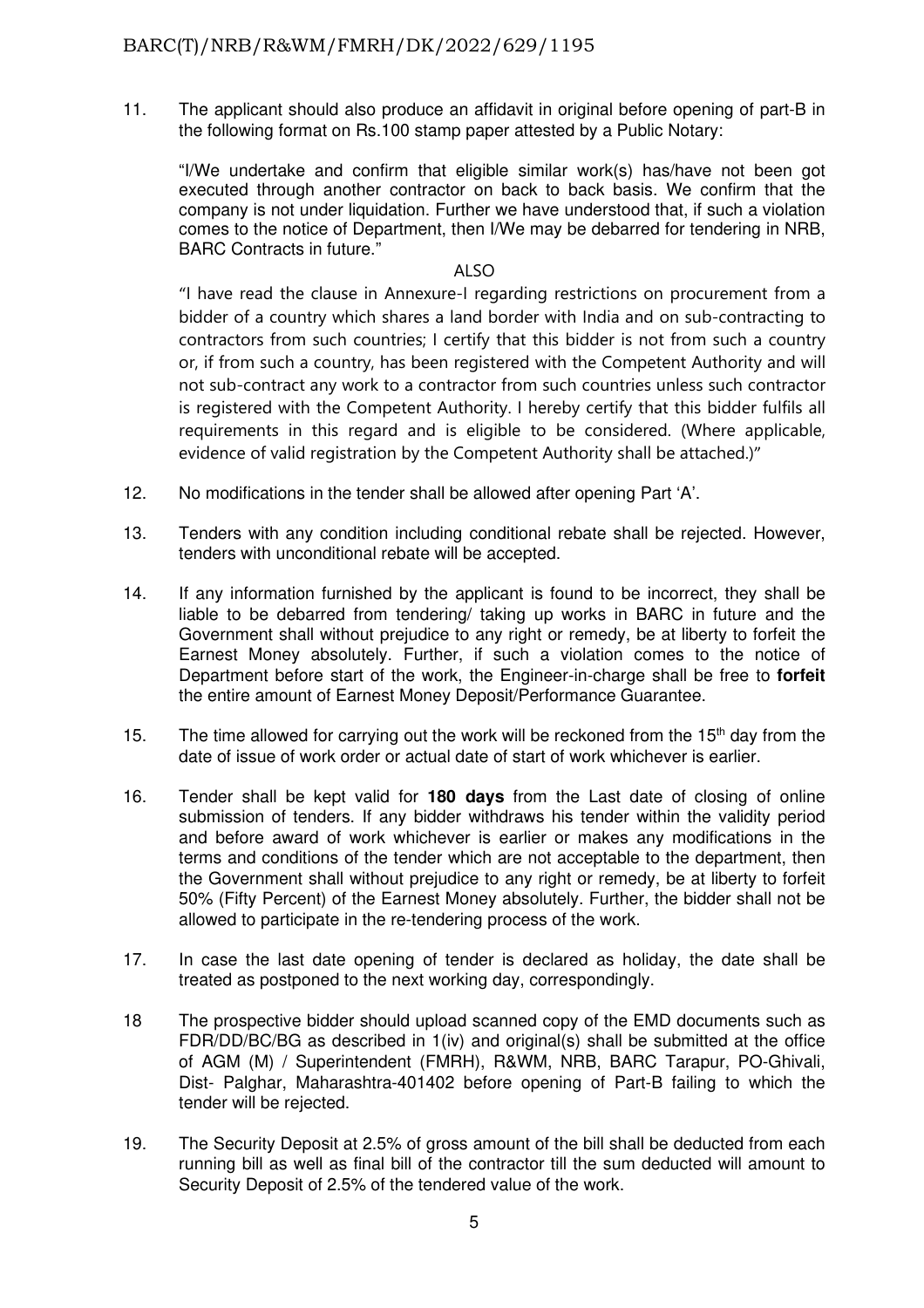The Security Deposit will also be accepted in the form of Demand Draft/Banker's Cheque from Scheduled Bank. Fixed Deposit Receipt of a Scheduled Bank will also be accepted.

- 20. In addition, the contractor shall be required to deposit an amount equal to 3% of the tendered value of the contract as performance guarantee in the form of Demand Draft / Fixed Deposit Receipt / Bank Guarantee / Banker's Cheque from Scheduled bank to be submitted within 15 days from the date of issue of work order or before commencement of work whichever is earlier.
- 21. If the successful bidder, fails to furnish the prescribed performance guarantee within 15 days(and subject to grace period mentioned in Schedule F) from the date of issue of work order or before commencement of work, whichever is earlier, the department (BARC) shall without prejudice to any other right or remedy, be at liberty to forfeit the said earnest money absolutely without any notice.
- 22. The acceptance of tender shall rest with department which does not bind itself to accept the lowest tender and reserves to itself the authority to reject or all of the tenders received, without assigning any reason. All tenders in which any of the prescribed conditions are not fulfilled or incomplete in any respect are liable to be rejected.
- 23. Canvassing in connection with tenders is strictly prohibited and the tenders submitted by the bidders who resort to canvassing will be liable for rejection.
- 24. The department reserves the right to accept the whole or only part of the tender and the bidder shall be bound to perform the same at the rates quoted.
- 25. i) Quoted rates shall be inclusive of GST and shall be payable by the bidder and NRB, BARC will not entertain any claim whatsoever in this respect. The bidder should be registered under Goods & Service Tax (GST) and GST as applicable as per extant order on the work shall be paid by the contractor to concerned tax authorities.
	- ii) Labour welfare cess, if applicable, shall be recovered from each bill paid to the contractor.
	- iii) Income tax, GST TDS and any other tax as applicable shall be deducted from each bill paid to the contractor.
	- iv) All the workers are to be paid applicable minimum wages.
	- v) The bidder should be registered under EPF and ESIC. The contractor shall pay EPF and ESIC of contract workers to concerned Agencies. EPF and ESIC (employer's contribution in both) shall be reimbursed by the Department after satisfying that it has been actually and genuinely paid by the contractor. The bidder should not consider EPF and ESIC in his rates.

### 26. **The successful bidder whose tender is accepted will be required to obtain Police Verification Certificate (PVC) issued by Police Department at his own cost for all his workmen i.e. Engineers, Supervisors and Labourer's to work inside BARC**

In case of receipt of any adverse character and antecedent remarks / notification against the Contractor/ Company / firm / proprietor and / or his contract personnel, consequent to the security vetting, BARC reserves absolute right to terminate the contract forthwith without assigning reason/ show cause notice. Under the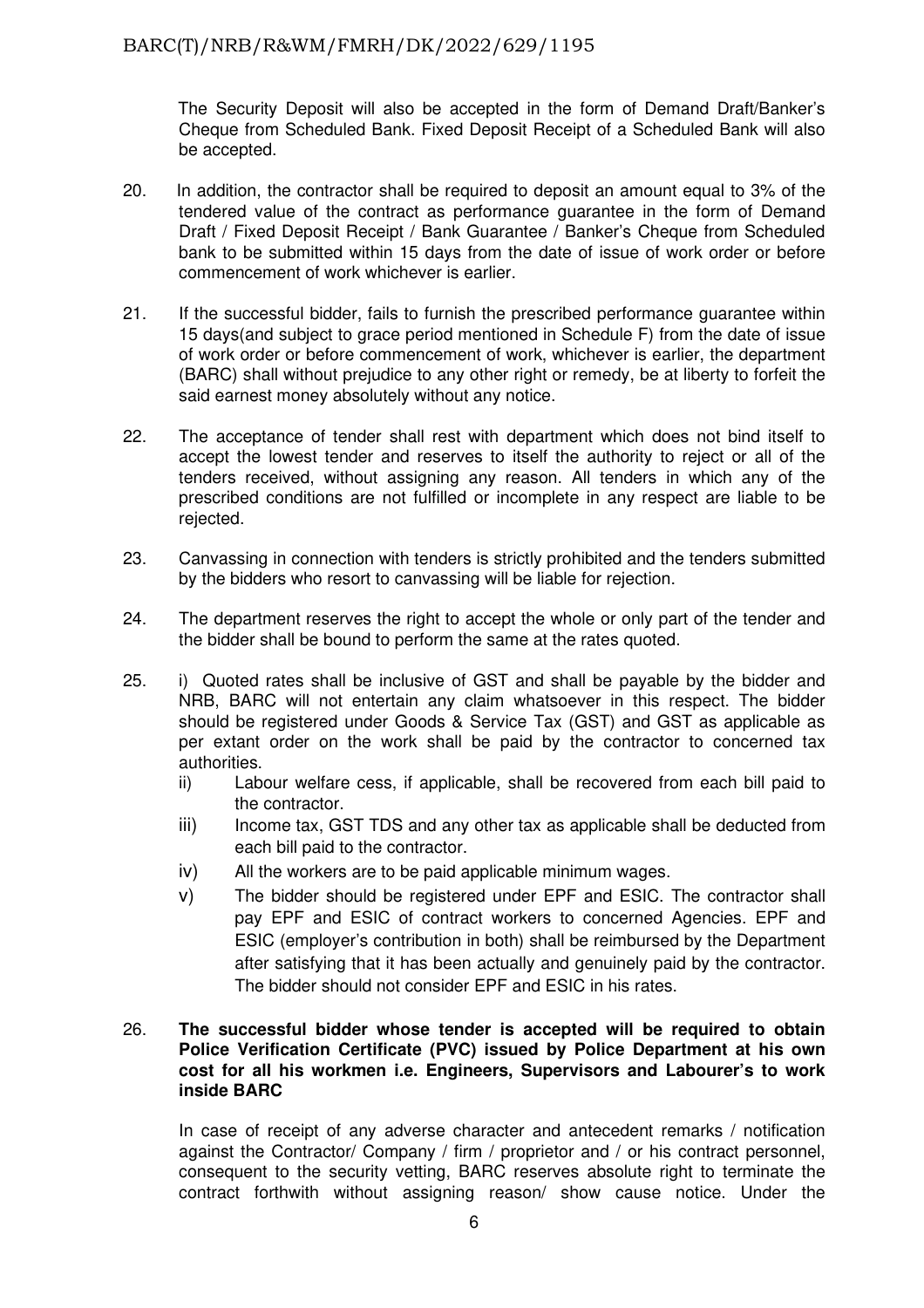circumstance the Contractor will have no right to claim good any losses / liability that may be incurred as consequence to the above action initiated by BARC. BARC also reserves the right to forfeit in part/full performance security and/ or security deposit in possession of the Government for failure on the part of the contractor to abide / adhere to the Security instruction issued by DAE / BARC from time to time.

### **Instructions:**

- 27. The bidder should be registered with https://eprocure.gov.in/eprocure/app Those bidders not registered on the website mentioned above, are required to get registered. If needed, they can be imparted training for online bidding process as per details available on the website.
- 28. Tenders will be received online up to time & date as mentioned above. Part A will be opened on the time & date as mentioned above. After opening of Part A, for evaluation, the bidder's ongoing / completed work sites & offices may be visited. The documents related to eligibility criteria will be evaluated and accordingly bidders will be qualified. Qualified bids shall then be opened at notified date and time. Date of opening of Part 'B' (Financial Bid) will be intimated to all bidders by email.
- 29. The bidder can login and see the status of Bids after opening.
- 30. Bidder must ensure to quote rate of each item. The Financial bid is provided as BoQ\_XXXX.xls along with this tender document at https://eprocure.gov.in/eprocure/app. Bidders are advised to download this BoQ\_XXXX.xls as it is and quote their rates in the permitted (unprotected) cells which appears in different colour and other details (such as name of the bidder). No other cells should be changed. Once the details have been completed, the bidder should save it and submit it online, without changing the filename. **Bidder shall not tamper / modify downloaded price bid template in any manner**. If any cell is left blank and no rate is quoted by the bidder, rate of such item shall be treated as "0" (ZERO).
- 31. List of Documents to be scanned from original & uploaded within the period of bid submission by bidder:
	- i) Financial Turn Over certified by CA.
	- ii) Profit & Loss statement certified by CA.
	- iii) Latest Bank Solvency Certificate.
	- iv) List of Construction Plants and Machinery/ equipment required for the execution of the work
	- v) List of Technical Staff required for the execution of the work
	- vi) PAN (Permanent Account Number) Card
	- vii) Copy of EMD documents such as FDR/DD/BC/BG
	- viii) List of Similar Works completed in last seven years indicating i) Agency for whom executed, ii) Value of work, iii) Stipulated and Actual time of completion, iv) Performance certificates of the eligible similar works from the clients.

List of Works in Hand indicating: i) Agency ii) Value of Work, iii) Stipulated time of completion / present position.

- ix) Certificates:
	- a) Registration certificate, if any
		- b) Certificates of Work Experience / Performance Certificates
		- c) GST Registration Certificate
		- d) PF Registration certificate.
- x) Undertaking that the eligible similar works(s) have not been executed through another contractor on back to back basis.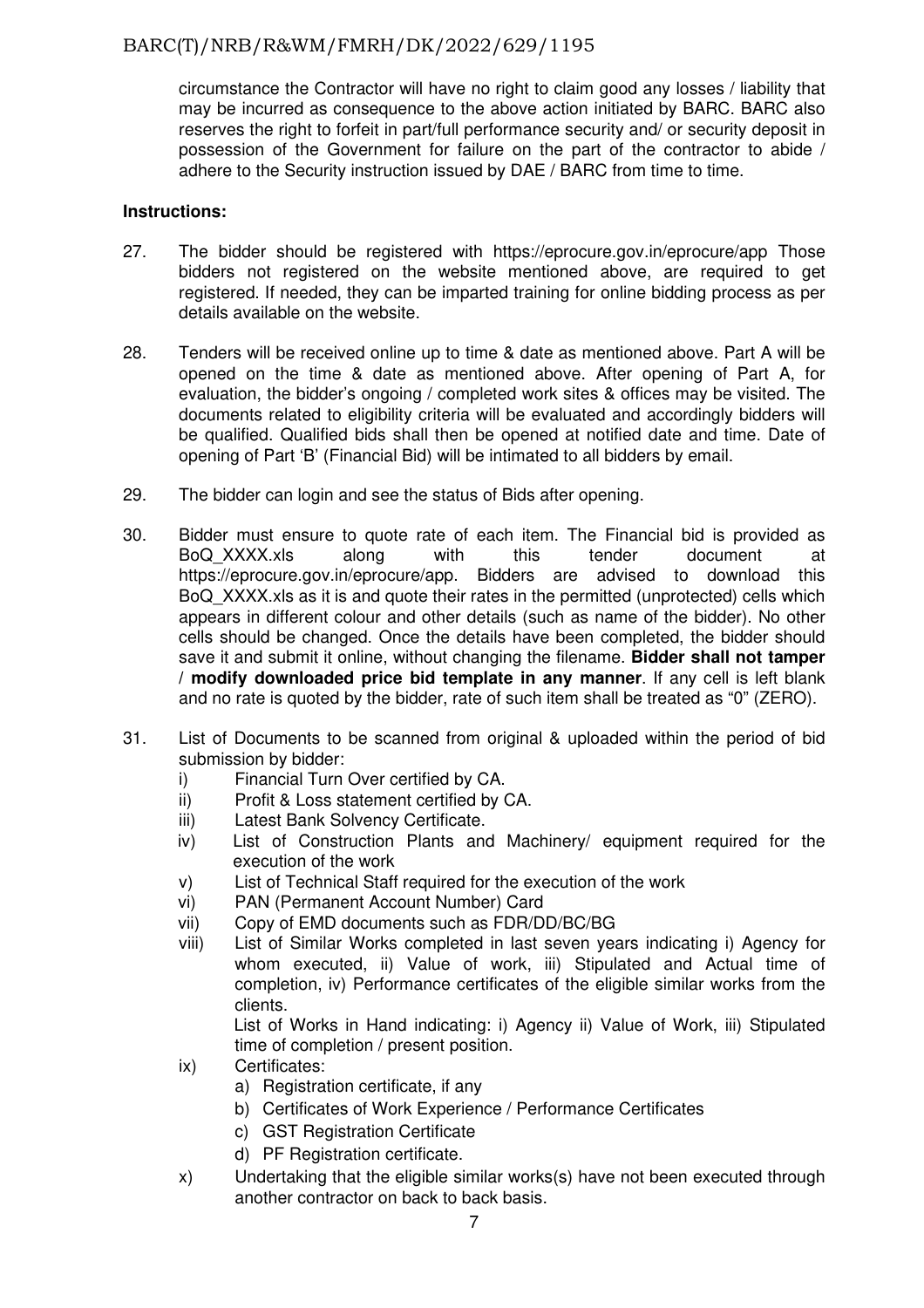- xi) Declaration as per Part A: Section II & Clause 11 of General Conditions of Contract.
- xii) Valid Electrical license, if applicable
- xiii) Declaration that the bidder has not been debarred as described in 3(l)
- xiv) Undertaking pursuant to section 206AB of Income Tax Act, 1961 in the format attached in Annexure-II in the company letter head.
- xv) Undertaking in official letter head regarding be "Class-I Local Supplier" as defined in Public Procurement (Preference to Make in India) as per Annexure-III
- Note: During technical evaluation relevant documents,if any, can be asked by inspection committee for submission.

### **Notes:**

- 1. Registered bidders can only submit / upload tenders.<br>2. Interested agencies may visit website https://eprocul
- 2. Interested agencies may visit website https://eprocure.gov.in/eprocure/app for registration.
- 3. Contact or assistance / clarifications (02525) 286626/286691. Fax : (02525) 244200<br>Gontact for assistance
- Contact for assistance for registration and participation in e-Tendering:
	- a) Shri. Bhushan Kumar and Shri. Mayur Jadhav Ph no. 022- 25487480
	- b) For any technical related queries please call at 24 x 7 Help Desk Number .
		- 1) 0120-4001 002
		- 2) 0120-4001 005
		- 3) 0120-6277 787
- 5. Email Ids for sending request for Site visit / clarifications To- dilipkumar@barc.gov.in / jnarayan@barc.gov.in

### **In case of any difference in English and Hindi version of NIT, the English version will prevail.**

**General Manager, R&WM INRP(O), NRB, BARC Tarapur (For & on behalf of president of India.)**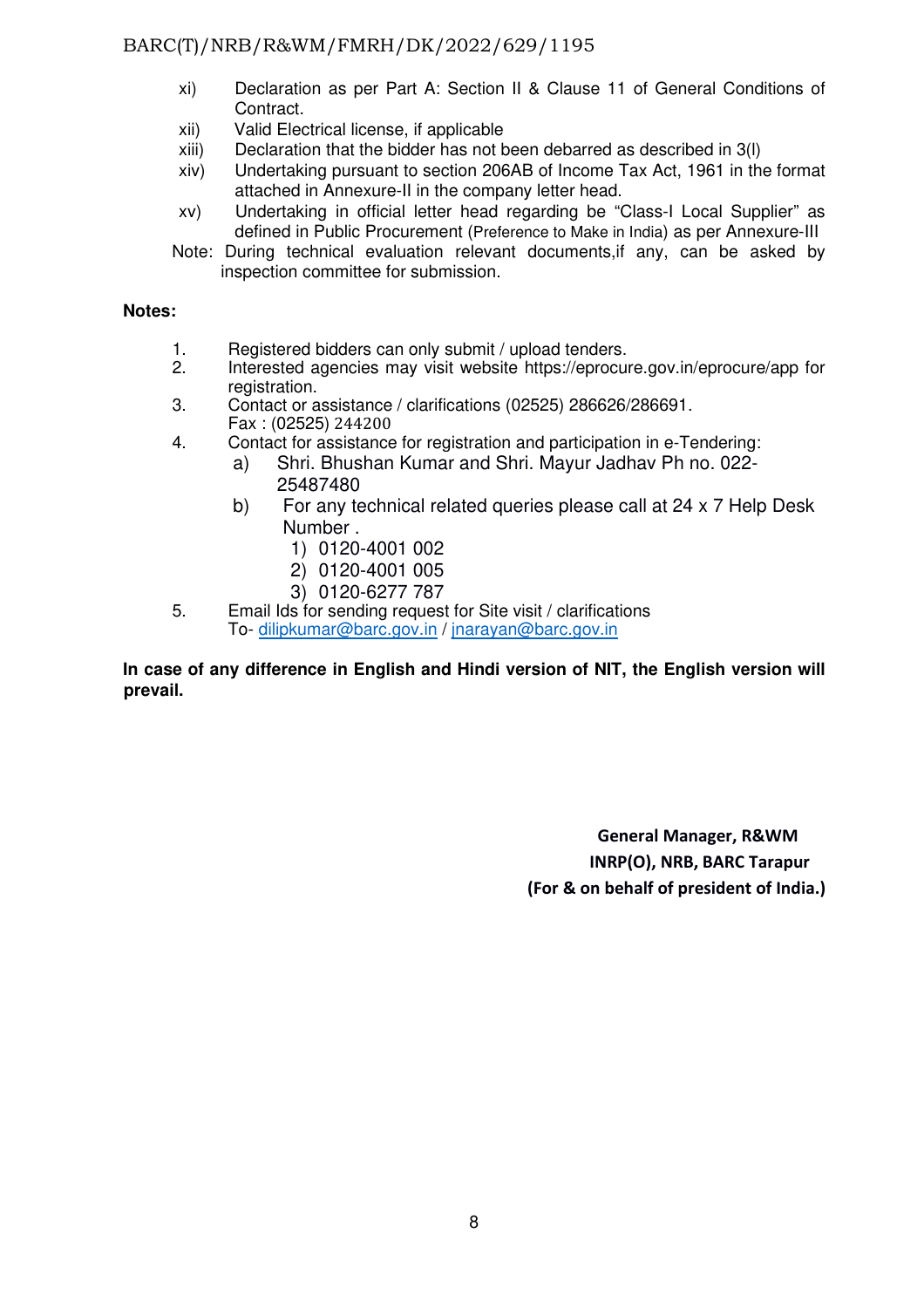Annexure-I to NIT No.: BARC(T)/NRB/R&WM/FMRH/DK/2022/629/1195 date: 15/06/2022

I. Any bidder from a country which shares a land border with India will be eligible to bid in this tender only if the bidder is registered with the Competent Authority.

II. "Bidder" (including the term 'tenderer', 'consultant, or 'service provider' in certain contexts) means any person or firm or company, including any member of a consortium or joint venture (that is an association of several persons, or firms or companies), every artificial juridical person not falling in any of the descriptions of bidders stated hereinbefore, including any agency branch or office controlled by such person, participating in a procurement process.

III. "Bidder from a country which shares a land border with India" for the purpose of this order means:-

a. An entity incorporated, established or registered in such a country; or

b. A subsidiary of an entity incorporated, established or registered in such a country; or

c. An entity substantially controlled through entities incorporated, established or registered in such a country; or

d. An entity whose beneficial owner is situated in such a country; or

e. An Indian (or other) agent of such an entity; or

f. A natural person who is a citizen of such a country; or

g. A consortium or joint venture where any member of the consortium or joint venture falls under any of the above.

IV. The beneficial owner for the purpose of (iii) above will be as under:

1. In case of a company or Limited Liability Partnership, the beneficial owner is the natural person(s), who, whether acting alone or together, or through one or more juridical person, has a controlling ownership interest or who exercises control through other means.

Explanation:

a. "Controlling ownership interest" means ownership of or entitlement to more than twenty-five per cent. of shares or capital or profits of the company.

b. "Control" shall include the right to appoint majority of the directors or to control the management or policy decisions including by virtue of their shareholding or management rights or shareholders agreements or voting agreements

2. In case of a partnership firm, the beneficial owner is the natural person(s) who, whether acting alone or together, or through one or more juridical person, has ownership of entitlement to more than fifteen percent of capital or profits of the partnership

3. In case of an unincorporated association or body of individuals, the beneficial owner is the natural person(s), who, whether acting alone or together, or through one or more juridical person, has ownership of or entitlement to more than fifteen percent of the property or capital or profits of such association or body of individuals

4. Where no natural person is identified under (1) or (2) or (3) above, the beneficial owner is the relevant natural person who holds the position of senior managing official

5. In case of trust, the identification of beneficial owner(s) shall include identification of the author of the trust, the trustee, the beneficiaries with fifteen percent or more interest in the trust and any other natural person exercising ultimate effective control over the trust through a chain of control or ownership.

V. An Agent is a person employed to do any act for another, or to represent another in dealings with third person.

VI. The successful bidder shall not be allowed to sub-contract works to any contractor from a country which shares a land border with India unless such contractor is registered with the Competent Authority.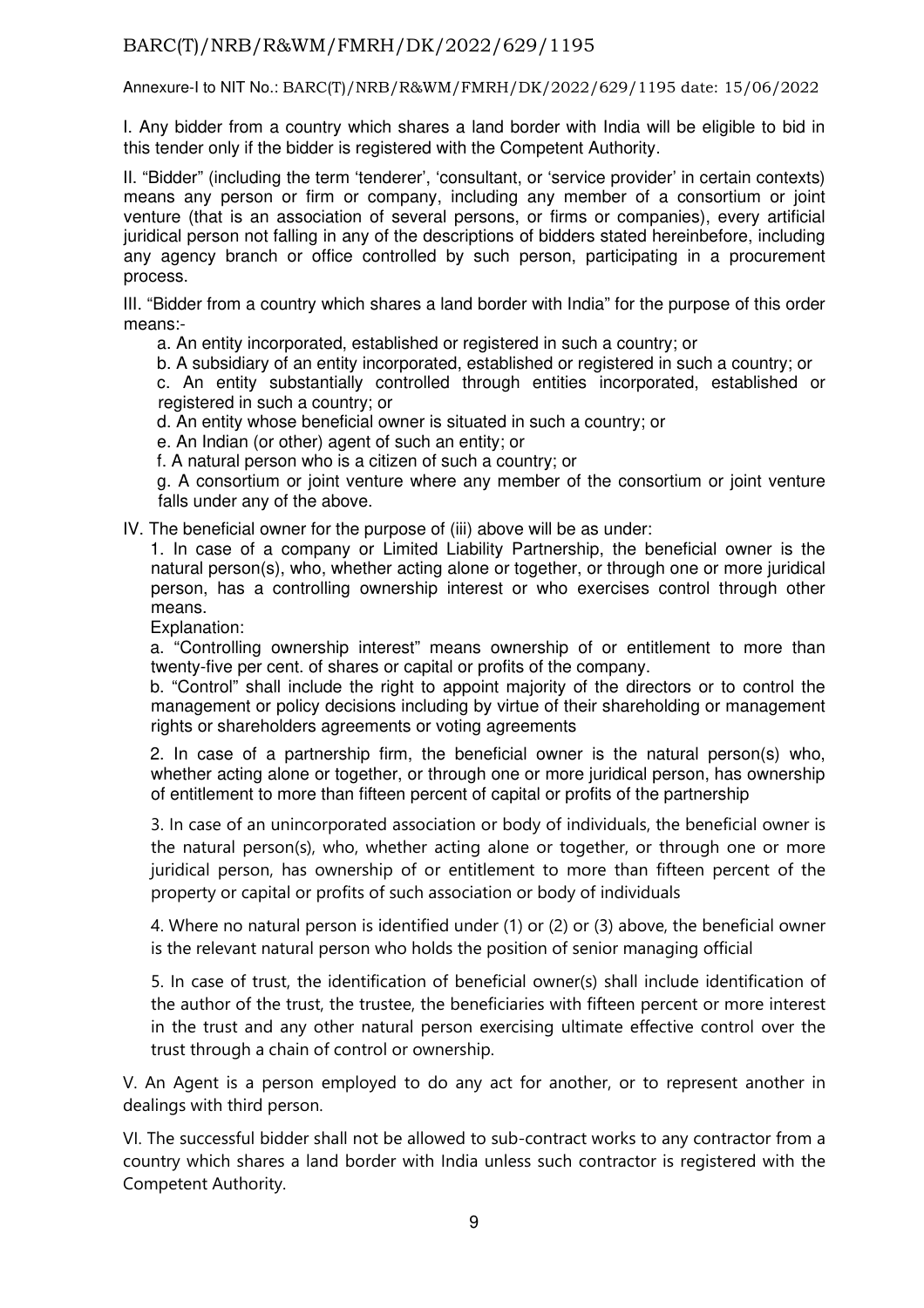Annexure-I to NIT No.: BARC(T)/NRB/R&WM/FMRH/DK/2022/629/1195 date: 15/06/2022

### TO WHOMSOEVER IT MAY CONCERN

Undertaking pursuant to Section 206 AB of the Income Tax Act 1961 Declaration confirming filling of Income Tax Return from immediate two preceding years.

I, Sammon and The Capacity of Individual/ Proprietor/ Partner/ Director/ Authorized signatory of ------------------------- [Entity Name] with PAN \_\_\_\_\_, do hereby make the following declaration as required under the relevant provision of the Income Act ,1961 (hereinafter referred as 'the Act'):

- 1. That I/We am/are authorized to make this declaration in the capacity as Individual / Proprietor/ Partner/ Director.
- 2. I/We hereby declare and confirm that I/We do not fall under the definition of 'specified person' as provided in section 206AB of the IT Act.
- 3. I/We have duly filed return of income for FY ------ & FY ------- within due date as per Section 139(1) of the Income-tax Act, 1961 – Yes / No (Strike out whichever is not applicable).
- 4. IF return has been filed the details are as follows:

I/We, \_\_\_\_\_\_\_\_\_\_\_\_\_\_\_\_\_\_\_\_\_\_\_\_ having PAN\_\_\_\_\_\_\_\_\_\_\_\_\_\_\_, hereby confirm that the provision of Section 206 AB is not applicable in my/our case as I/We am/are regular in filling of Income Tax Return. The details (along with proof of documents) of acknowledgement numbers and date of filling of Income Tax Return for last two financial years are furnished below:

| S. No. | Financial Year / (Assessment Year) | Date of Filing | ITR             |
|--------|------------------------------------|----------------|-----------------|
|        |                                    | Income Tax     | Acknowledgement |
|        |                                    | Return         | Number          |
|        |                                    |                |                 |
|        |                                    |                |                 |

5. I/We hereby take responsibility for any loss/liability fully including any Tax, interest, penalty, etc. that may arise due to incorrect reporting of above information.

All the aforesaid representations are true and correct, and we/I agree to furnish any evidence required at any time in support thereof.

> On behalf of << Name of the authorised signatory>> << Designation>> Name of the Entity: Seal : Date :